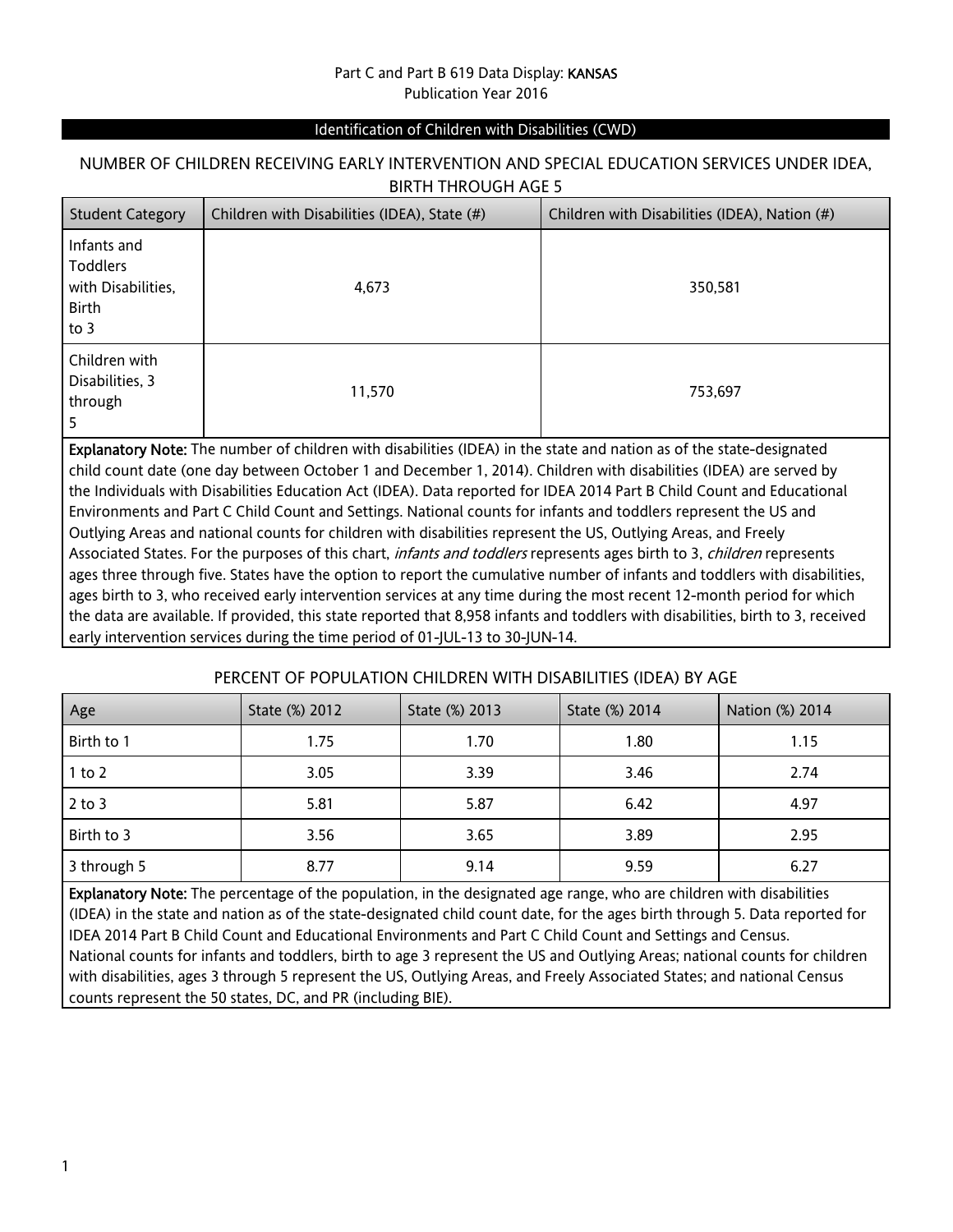|                                                            | Hispanic/<br>Latino<br>$(\%)$ | <b>Black or</b><br>African<br>American<br>$(\%)$ | White<br>$(\%)$ | Asian<br>$(\%)$ | American<br>Indian or<br><b>Alaska</b><br><b>Native</b><br>$(\%)$ | <b>Native</b><br>Hawaiian<br>or Other<br><b>Pacific</b><br><b>Islander</b><br>$(\%)$ | Two or<br>more<br>races<br>$(\%)$ | All Race/<br><b>Ethnicities</b><br>$(\%)$ |
|------------------------------------------------------------|-------------------------------|--------------------------------------------------|-----------------|-----------------|-------------------------------------------------------------------|--------------------------------------------------------------------------------------|-----------------------------------|-------------------------------------------|
| All Infants and<br>Toddlers, Birth to 3                    | 18.24                         | 6.82                                             | 65.75           | 2.80            | 0.76                                                              | 0.10                                                                                 | 5.53                              | 100.00                                    |
| Infants and Toddlers<br>with Disabilities, Birth<br>to $3$ | 17.68                         | 6.10                                             | 68.56           | 2.03            | 0.47                                                              | 0.28                                                                                 | 4.88                              | 100.00                                    |
| All Children, 3<br>through 5                               | 19.36                         | 6.61                                             | 65.44           | 2.44            | 0.67                                                              | 0.09                                                                                 | 5.39                              | 100.00                                    |
| Children with<br>Disabilities, 3 through<br>5              | 16.35                         | 5.92                                             | 70.50           | 1.69            | 0.90                                                              | 0.16                                                                                 | 4.47                              | 100.00                                    |

Explanatory Note: The percentage of infants and toddlers with disabilities, birth to 3, and children with disabilities (IDEA), ages 3 through 5, in a particular race/ethnicity category in the state. The numerator is the number of infants and toddlers with disabilities or children with disabilities (IDEA) in a race/ethnicity category as of the state-designated child count date (one day between October 1 and December 1, 2014) and the denominator is the total number of infants and toddlers with disabilities, birth to 3, or children with disabilities (IDEA), ages 3 through 5. The "All Infants and Toddlers" row is calculated using the total number of infants and toddlers in the population and the "All Children" row is calculated using the total number of children in the population. Data reported for IDEA 2014 Part B Child Count and Educational Environments and Part C Child Count and Settings and 2013-14 Census.

## PERCENT OF CHILDREN WITH DISABILITIES BY DISABILITY CATEGORY, AGES 3 THROUGH 5

| <b>Disability Category</b>     | CWDs (IDEA), Ages 3-5 State (%) | CWDs (IDEA), Ages 3-5, Nation (%) |
|--------------------------------|---------------------------------|-----------------------------------|
| All disabilities               | 100.00                          | 100.00                            |
| Autism                         | 3.60                            | 8.85                              |
| Deaf-blindness                 | 0.03                            | 36.96                             |
| Developmental Delay            | 56.62                           | 36.96                             |
| Emotional disturbance          | 0.08                            | 0.39                              |
| Hearing impairment             | 0.88                            | 1.20                              |
| Intellectual disability        | 0.30                            | 1.88                              |
| Multiple disabilities          | 0.88                            | 1.06                              |
| Orthopedic impairment          | 0.31                            | 0.84                              |
| Other health impairment        | 1.14                            | 3.14                              |
| Specific learning disabilities | 0.23                            | 1.41                              |
| Speech or language             |                                 |                                   |
| impairment                     | 35.66                           | 43.71                             |
| Traumatic brain injury         | 0.08                            | 0.15                              |
| Visual impairment              | 0.18                            | 0.39                              |

Explanatory Note: The percentage represents a distribution of children with disabilities (IDEA) by disability category for ages 3 through 5. For this calculation, the denominator is all children with disabilities (IDEA), ages 3 through 5. National data represent the US, Outlying Areas, and Freely Associated States. Data reported for IDEA 2014 Part B Child Count and Educational Environments.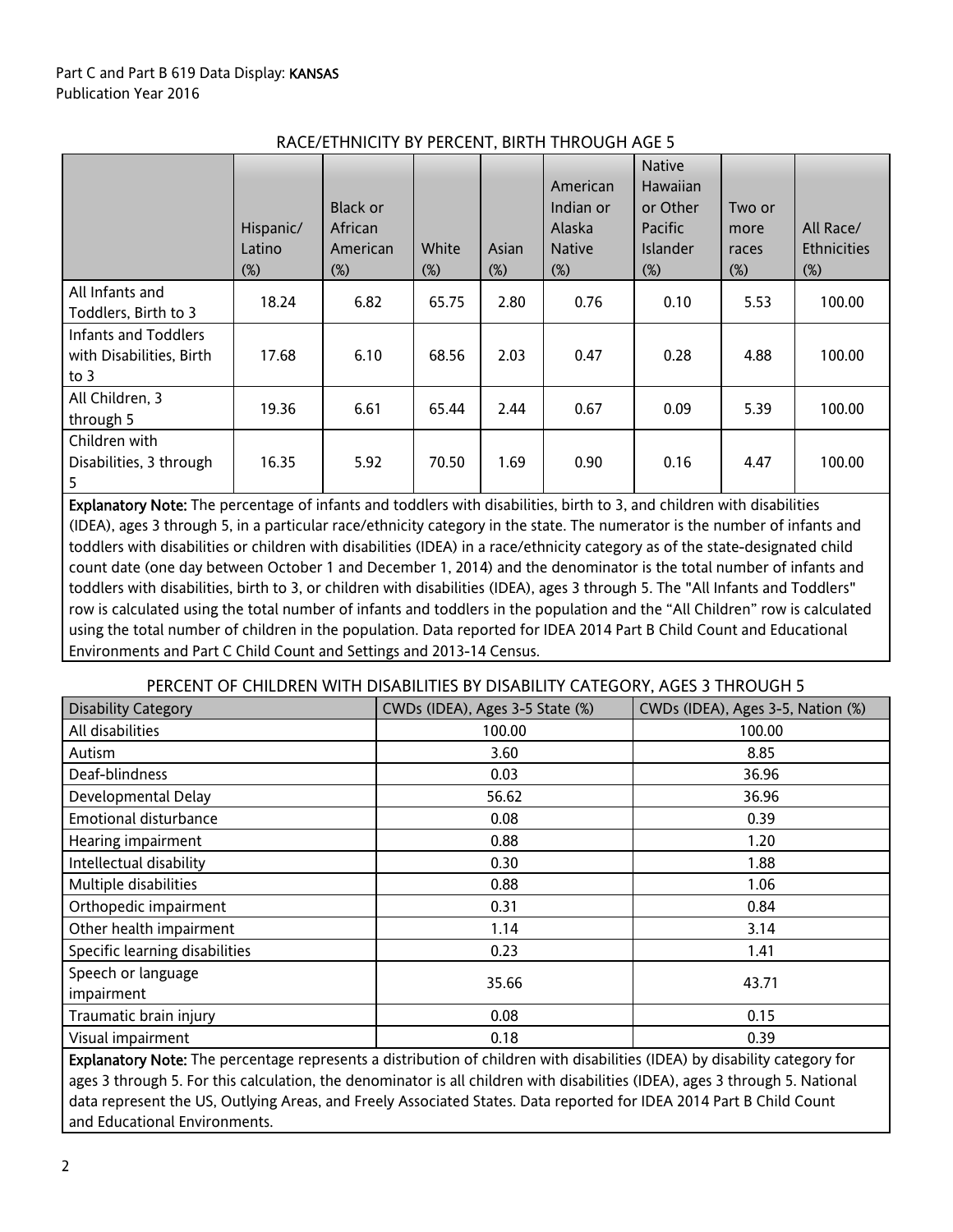## Early Intervention Settings and Preschool Educational Environments

## PERCENTAGE OF INFANTS AND TODDLERS WITH DISABILITIES BY SETTINGS AND AGE, BIRTH TO 3

|            | Community- | Community- |             |            |           |            |
|------------|------------|------------|-------------|------------|-----------|------------|
|            | based      | based      |             |            | Other     | Other      |
|            | Setting,   | Setting,   | Home, State | Home,      | Settings, | Settings,  |
| Age        | State (%)  | Nation (%) | $(\%)$      | Nation (%) | State (%) | Nation (%) |
| Birth to 1 | 1.81       | 3.34       | 98.05       | 93.18      | 0.14      | 3.48       |
| $1$ to $2$ | 2.43       | 6.13       | 97.28       | 90.11      | 1.81      | 3.76       |
| $2$ to $3$ | 3.09       | 9.36       | 96.75       | 85.75      | 0.16      | 4.89       |
| Birth to 3 | 2.70       | 7.58       | 97.11       | 88.06      | 0.19      | 4.35       |

Explanatory Note: The percentage of infants and toddlers with disabilities in the state by age receiving early intervention services primarily in a community-based setting, home setting, or other setting. The numerator is the number of infants and toddlers with disabilities in a specific setting and age category as of the state-designated child count date (one day between October 1 and December 1, 2014) and the denominator is the total number of infants and toddlers with disabilities in the specified age category. National counts for infants and toddlers represent the US and Outlying Areas. Data reported for IDEA 2014 Part C Child Count and Settings.

# PERCENTAGE OF INFANTS AND TODDLERS WITH DISABILITIES BY SETTINGS AND RACE/ETHNICITY,

BIRTH TO 3

| Race/Ethnicity                            | Community-<br>based<br>Setting,<br>State (%) | Community-<br>based<br>Setting,<br>Nation (%) | Home,<br>State<br>$(\%)$ | Home.<br><b>Nation</b><br>$(\%)$ | Other<br>Settings,<br>State (%) | Other<br>Settings,<br><b>Nation</b><br>$(\%)$ |
|-------------------------------------------|----------------------------------------------|-----------------------------------------------|--------------------------|----------------------------------|---------------------------------|-----------------------------------------------|
| Hispanic/Latino                           | 1.69                                         | 6.66                                          | 97.82                    | 89.67                            | 0.48                            | 3.67                                          |
| American Indian or<br>Alaska Native       | 4.55                                         | 13.09                                         | 95.45                    | 84.27                            | 0.00                            | 2.64                                          |
| Asian                                     | 1.05                                         | 9.35                                          | 98.95                    | 85.90                            | 0.00                            | 4.76                                          |
| <b>Black or African American</b>          | 2.81                                         | 8.51                                          | 97.19                    | 87.09                            | 0.00                            | 4.40                                          |
| Native Hawaiian or Other Pacific Islander | 15.38                                        | 5.23                                          | 84.62                    | 89.20                            | 0.00                            | 5.57                                          |
| White                                     | 2.75                                         | 6.64                                          | 97.10                    | 89.07                            | 0.16                            | 4.29                                          |
| Two or More Races                         | 5.26                                         | 8.64                                          | 94.74                    | 86.60                            | 0.00                            | 4.76                                          |

Explanatory Note: The percentage of infants and toddlers with disabilities in the state by race/ethnicity category receiving early intervention services primarily in a community-based setting, home setting, or other setting. The numerator is the number of infants and toddlers with disabilities in a specific setting and race/ethnicity category as of the state-designated child count date (one day between October 1 and December 1, 2014) and the denominator is the total number of infants and toddlers with disabilities in a specified race/ethnicity category. National counts for infants and toddlers represent the US and Outlying Areas. Data reported for IDEA 2014 Part C Child Count and Settings.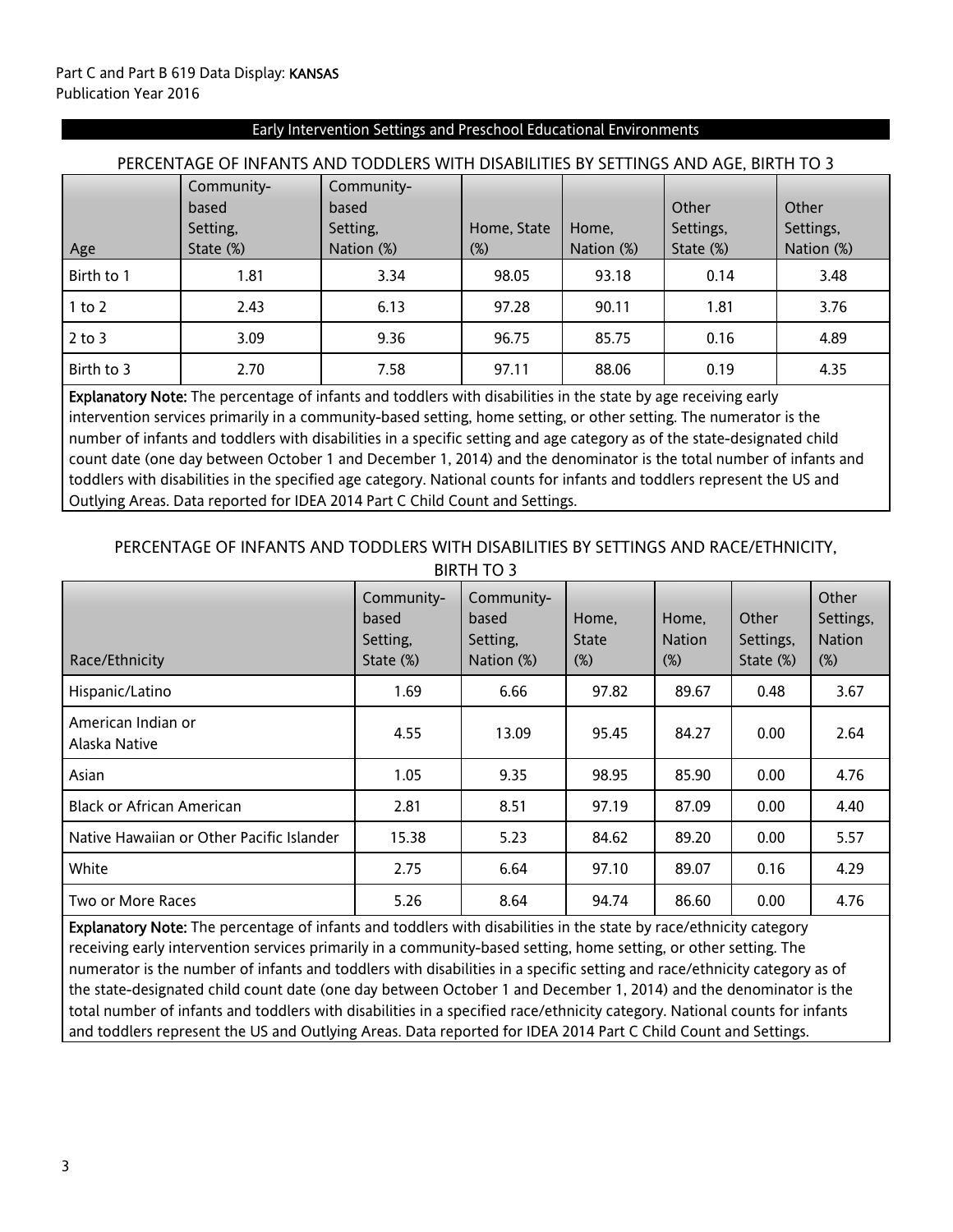## PERCENT OF CHILDREN WITH DISABILITIES BY DISABILITY CATEGORY, AGES 3 THROUGH 5

|                                  |                |               | CWDs (IDEA)          | CWDs (IDEA)          | <b>CWDs</b> | <b>CWDs</b> |
|----------------------------------|----------------|---------------|----------------------|----------------------|-------------|-------------|
|                                  |                |               | Attending and        | Attending and        | (IDEA)      | (IDEA)      |
|                                  |                |               | Receiving the        | Receiving the        | Attending a | Attending a |
|                                  |                |               | Majority of          | Majority of          | Separate    | Separate    |
|                                  |                |               | Special              | Special              | Special     | Special     |
|                                  |                |               | <b>Education and</b> | <b>Education and</b> | Education   | Education   |
|                                  |                | <b>Number</b> | Related              | Related              | Class.      | Class.      |
|                                  |                | of            | Services in a        | Services in a        | Separate    | Separate    |
|                                  | Number         | <b>CWDs</b>   | <b>Regular Early</b> | <b>Regular Early</b> | School, or  | School, or  |
|                                  | of CWDs        | (IDEA),       | Childhood            | Childhood            | Residential | Residential |
|                                  | (IDEA),        | Nation        | Program,             | Program,             | Facility,   | Facility,   |
| <b>Disability Category</b>       | State $(#)$    | (# )          | State (%)            | Nation (%)           | State (%)   | Nation (%)  |
| All disabilities                 | 11,570         | 753,697       | 37.8                 | 43.7                 | 34.0        | 25.7        |
| Autism                           | 416            | 66,738        | 47.8                 | 34.3                 | 37.3        | 47.0        |
| Deaf-blindness                   | $\overline{4}$ | 165           | 0.0                  | 26.1                 | 50.0        | 50.3        |
| Developmental Delay              | 6,551          | 278,561       | 50.6                 | 44.3                 | 32.6        | 35.3        |
| Emotional disturbance            | 9              | 2,909         | 77.8                 | 47.4                 | 0.0         | 19.8        |
| Hearing impairment               | 102            | 9,042         | 41.2                 | 38.1                 | 37.3        | 40.5        |
| Intellectual disability          | 35             | 14,168        | 40.0                 | 25.5                 | 31.4        | 42.5        |
| Multiple disabilities            | 102            | 8,006         | 41.2                 | 47.8                 | 33.3        | 49.9        |
| Orthopedic impairment            | 36             | 6,325         | 27.8                 | 45.9                 | 30.6        | 31.6        |
| Other health impairment          | 132            | 23,652        | 47.7                 | 46.6                 | 31.1        | 27.6        |
| Specific learning disabilities   | 27             | 10,646        | 66.7                 | 51.3                 | 3.7         | 16.0        |
| Speech or language<br>impairment | 4,126          | 329,420       | 15.7                 | 45.5                 | 36.3        | 11.5        |
| Traumatic brain injury           | 9              | 1,106         | 55.6                 | 41.4                 | 22.2        | 36.3        |
| Visual impairment                | 21             | 2,959         | 33.3                 | 48.2                 | 33.3        | 29.3        |

Explanatory Note: The percentage of children with disabilities (IDEA) in the state and nation by disability category attending and receiving the majority of special education and related services in a regular early childhood program, or a separate special education class, separate school, or residential facility. Note that this table does not include all reported preschool educational environment categories. The denominator is all children with disabilities (IDEA), ages 3 through 5, in a specified disability category. National data represent the US, Outlying Areas, and Freely Associated States. Data reported for IDEA 2014 Part B Child Count and Educational Environments.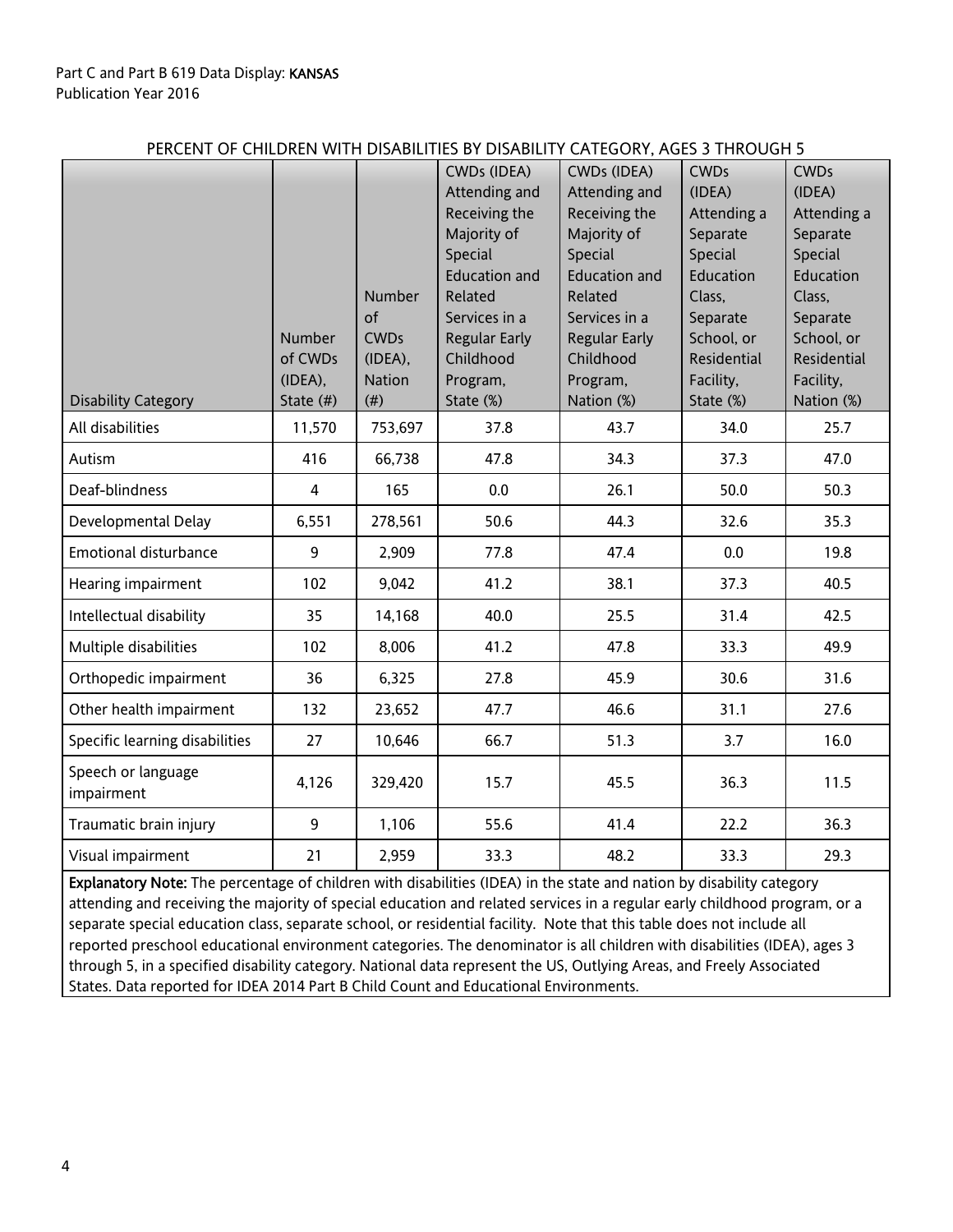|                                                                           | <b>EXILIIIS FAILL</b><br>EXITING BY PERCENTAGE RACE/ETHNICITY, BIRTH TO 3, 2013-2014 |                                        |                                    |                                    |                                                      |                                                       |                           |                         |                           |                            |                                                         |                                                          |                                                                     |                                                                      |                                         |                                          |
|---------------------------------------------------------------------------|--------------------------------------------------------------------------------------|----------------------------------------|------------------------------------|------------------------------------|------------------------------------------------------|-------------------------------------------------------|---------------------------|-------------------------|---------------------------|----------------------------|---------------------------------------------------------|----------------------------------------------------------|---------------------------------------------------------------------|----------------------------------------------------------------------|-----------------------------------------|------------------------------------------|
| <b>Exit Code</b>                                                          | All Race/<br>Ethnicities,<br>State (%)                                               | All Race/<br>Ethnicities<br>Nation (%) | Hispanic<br>/ Latino.<br>State (%) | Hispanic<br>/ Latino<br>Nation (%) | <b>Black or</b><br>African<br>American,<br>State (%) | <b>Black or</b><br>African<br>American,<br>Nation (%) | White,<br>State<br>$(\%)$ | White,<br>Nation<br>(%) | Asian,<br>State<br>$(\%)$ | Asian,<br>Nation<br>$(\%)$ | American<br>Indian or<br>Alaska<br>Native,<br>State (%) | American<br>Indian or<br>Alaska<br>Native,<br>Nation (%) | Native<br>Hawaiian<br>or Other<br>Pacific<br>Islander,<br>State (%) | Native<br>Hawaiian<br>or Other<br>Pacific<br>Islander,<br>Nation (%) | Two<br>or<br>More<br>Race,<br>State (%) | Two<br>or<br>More<br>Race,<br>Nation (%) |
| Completion<br>of IFSP prior<br>to max age                                 | 16.48                                                                                | 13.85                                  | 12.63                              | 11.39                              | 10.99                                                | 9.94                                                  | 18.04                     | 16.70                   | 20.00                     | 9.99                       | 6.25                                                    | 10.07                                                    | 37.50                                                               | 13.38                                                                | 15.23                                   | 12.10                                    |
| Part B<br>eligible -<br>exiting Part<br>$\mathsf{C}$                      | 50.84                                                                                | 38.11                                  | 49.23                              | 36.28                              | 46.89                                                | 34.38                                                 | 52.01                     | 39.57                   | 49.41                     | 39.83                      | 37.50                                                   | 39.02                                                    | 37.50                                                               | 36.56                                                                | 49.01                                   | 42.71                                    |
| Part B<br>eligible -<br>continuing in<br>Part C                           |                                                                                      | 3.05                                   | $\overline{\phantom{a}}$           | 3.25                               | $\overline{\phantom{a}}$                             | 4.35                                                  | $\overline{\phantom{a}}$  | 2.64                    | $\overline{\phantom{0}}$  | 4.55                       | $\overline{\phantom{a}}$                                | 1.57                                                     | $\overline{\phantom{a}}$                                            | 2.11                                                                 | $\overline{\phantom{a}}$                | 1.39                                     |
| Not eligible<br>Part B - exit<br>with referrals<br>to<br>other<br>program | 3.15                                                                                 | 6.85                                   | 3.99                               | 9.63                               | 3.30                                                 | 5.51                                                  | 2.83                      | 5.56                    | 2.35                      | 9.21                       | 25.00                                                   | 6.94                                                     | 6.25                                                                | 6.01                                                                 | 1.99                                    | 5.21                                     |
| Not eligible<br>Part B - exit<br>with no<br>referrals                     | 2.80                                                                                 | 3.10                                   | 1.93                               | 1.94                               | 1.83                                                 | 2.93                                                  | 3.09                      | 3.80                    | 3.53                      | 2.22                       | 0.00                                                    | 3.80                                                     | 0.00                                                                | 2.95                                                                 | 3.97                                    | 3.91                                     |
| Part B<br>eligibility<br>not<br>determined                                | 5.47                                                                                 | 11.16                                  | 8.12                               | 15.51                              | 8.06                                                 | 13.27                                                 | 4.54                      | 16.70                   | 2.35                      | 12.37                      | 0.00                                                    | 9.00                                                     | 0.00                                                                | 13.38                                                                | 6.62                                    | 8.31                                     |
| Deceased                                                                  | 0.45                                                                                 | 0.33                                   | 0.64                               | 0.28                               | 0.00                                                 | 0.53                                                  | 0.45                      | 0.30                    | 1.18                      | 0.36                       | 0.00                                                    | 0.70                                                     | 0.00                                                                | 0.63                                                                 | 0.00                                    | 0.39                                     |
| Moved out of<br>state                                                     | 5.67                                                                                 | 3.88                                   | 4.51                               | 2.81                               | 8.06                                                 | 3.60                                                  | 5.54                      | 4.31                    | 10.59                     | 16.48                      | 12.50                                                   | 4.75                                                     | 12.50                                                               | 6.01                                                                 | 5.30                                    | 5.15                                     |
| Withdrawal<br>by parent                                                   | 9.54                                                                                 | 12.13                                  | 9.92                               | 10.89                              | 16.48                                                | 11.81                                                 | 9.60                      | 12.90                   | 7.06                      | 5.25                       | 6.25                                                    | 11.27                                                    | 0.00                                                                | 13.07                                                                | 9.27                                    | 12.09                                    |
| Attempts to<br>contact<br>unsuccessful                                    | 5.62                                                                                 | 7.55                                   | 9.02                               | 8.01                               | 9.52                                                 | 13.68                                                 | 3.91                      | 5.87                    | 3.53                      | 4.01                       | 12.50                                                   | 12.88                                                    | 6.25                                                                | 9.80                                                                 | 8.61                                    | 8.74                                     |
| <b>Total exiting</b>                                                      | 100.00                                                                               | 100.00                                 | 100.00                             | 100.00                             | 100.00                                               | 100.00                                                | 100.00                    | 100.00                  | 100.00                    | 100.00                     | 100.00                                                  | 100.00                                                   | 100.00                                                              | 100.00                                                               | 100.00                                  | 100.00                                   |

 $E$ . Exiting Part C

Explanatory Note: The percent of infants and toddlers with disabilities who exit Part C by race/ethnicity category. The numerator is the number of infants and toddlers with disabilities in a particular exit

category and race/ethnicity category and the denominator is the number of infants and toddlers with disabilities in the particular race/ethnicity category. National counts for infants and toddlers represent the US

and Outlying Areas. Data reported for IDEA 2013-14 Part C Exiting.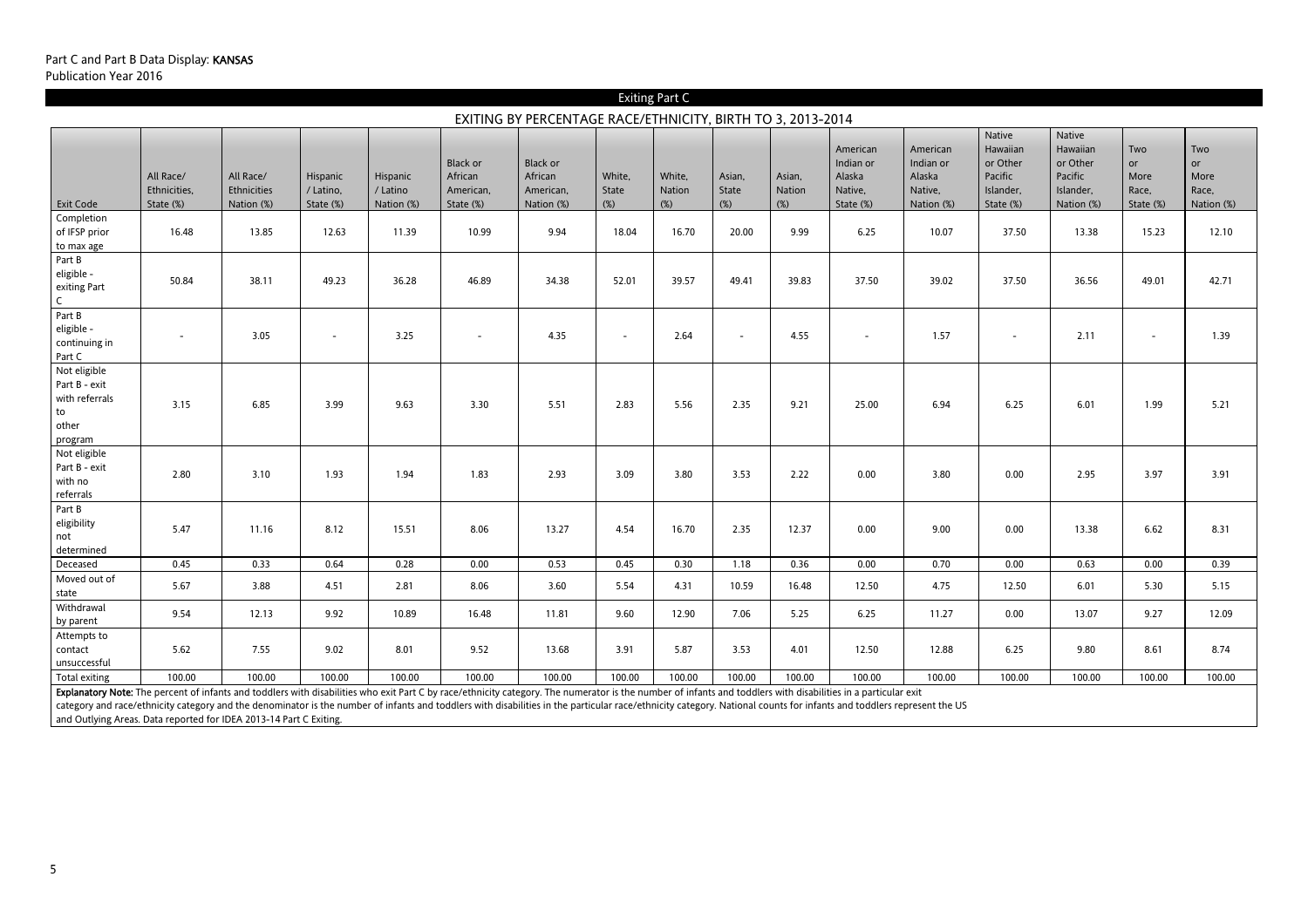### Family Involvement

#### PART C, INDICATOR 4: FAMILY INVOLVEMENT (FFY 2014 APR, 2016)

| Summary Statement: Percent of families participating in Part C who report that early intervention services<br>have helped the family.                                                                                                                                                                                                                     | State (%) |  |  |  |
|-----------------------------------------------------------------------------------------------------------------------------------------------------------------------------------------------------------------------------------------------------------------------------------------------------------------------------------------------------------|-----------|--|--|--|
| Know their rights                                                                                                                                                                                                                                                                                                                                         | 90.5      |  |  |  |
| Effectively communicate their children's current needs                                                                                                                                                                                                                                                                                                    | 94.2      |  |  |  |
| Help their children develop and learn                                                                                                                                                                                                                                                                                                                     | 92.1      |  |  |  |
| Explanatory Note: State selected data source. Sampling is allowed. Sample must yield valid and reliable data and must be<br>. The contract of the contract of the contract of the contract of the contract of the contract of the contract of the contract of the contract of the contract of the contract of the contract of the contract of the contrac |           |  |  |  |

representative of the population sampled. N/A means the percentage is not applicable to the state.

### Infants and Toddlers Outcomes

### PART C, INDICATOR 3: INFANTS AND TODDLERS OUTCOMES (FFY 2014 APR, 2016)

| Summary Statement 1: Of those infants and toddlers who entered or exited early intervention below age                              |              |  |  |  |
|------------------------------------------------------------------------------------------------------------------------------------|--------------|--|--|--|
| expectations in each Outcome, the percent who substantially increased their rate of growth by the time                             |              |  |  |  |
| they turned three years of age or exited the program in the outcome of:                                                            | State (%)    |  |  |  |
| Positive social-emotional skills                                                                                                   | 70.2         |  |  |  |
| Acquisition and use of knowledge and skills                                                                                        | 74.8         |  |  |  |
| Use of appropriate behaviors to meet their needs                                                                                   | 76.5         |  |  |  |
| Summary Statement 2: The percent of infants and toddlers who were functioning within age expectations                              |              |  |  |  |
| in each Outcome by the time they turned three years of age or exited the program.                                                  | State $(\%)$ |  |  |  |
| Positive social-emotional skills                                                                                                   | 52.2         |  |  |  |
| Acquisition and use of knowledge and skills                                                                                        | 51.8         |  |  |  |
| Use of appropriate behaviors to meet their needs                                                                                   | 61.7         |  |  |  |
| Explanatory Note: State selected data source. Sampling of children for assessment is allowed. Sample must yield valid and reliable |              |  |  |  |
| data and must be representative of the population sampled. N/A means the percentage is not applicable to the state. The Early      |              |  |  |  |
|                                                                                                                                    |              |  |  |  |

Childhood Technical Assistance Center provides a national summary of the outcomes for children served through IDEA's early childhood programs annually at [http://ectacenter.org/eco/assets/pdfs/childoutcomeshighlights.pdf](http://www2.ed.gov/fund/grant/apply/osep/2014apps.html).

#### Preschool Outcomes

### PART B, INDICATOR 7: PRESCHOOL OUTCOMES (FFY 2014 APR, 2016)

| Summary Statement 1: Of those preschool children who entered or exited the preschool                                            |              |  |  |
|---------------------------------------------------------------------------------------------------------------------------------|--------------|--|--|
| program below age expectations in each of the following outcomes, the percent who                                               |              |  |  |
| substantially increased their rate of growth by the time they turned six years of age or exited the program                     |              |  |  |
| in the outcome of:                                                                                                              | State (%)    |  |  |
| Positive social-emotional skills                                                                                                | 87.7         |  |  |
| Acquisition and use of knowledge and skills                                                                                     | 86.8         |  |  |
| Use of appropriate behaviors to meet their needs                                                                                | 87.7         |  |  |
| Summary Statement 2: The percent of preschool children who were functioning within age expectations in                          |              |  |  |
| each of the following outcomes by the time they turned six years of age or exited the program                                   | State $(\%)$ |  |  |
| Positive social-emotional skills                                                                                                | 65.6         |  |  |
| Acquisition and use of knowledge and skills                                                                                     | 63.9         |  |  |
| Use of appropriate behaviors to meet their needs                                                                                | 77.9         |  |  |
| Evalantary Note: State selected data seurce Sampling of children for assessment is allowed Sample must viold valid and reliable |              |  |  |

**Explanatory Note:** State selected data source. Sampling of children for assessment is allowed. Sample must yield valid and reliable data and must be representative of the population sampled. N/A means the percentage is not applicable to the state. The Early Childhood Technical Assistance Center provides a national summary of the outcomes for children served through IDEA's early childhood programs annually at http://ectacenter.org/eco/assets/pdfs/childoutcomeshighlights.pdf.